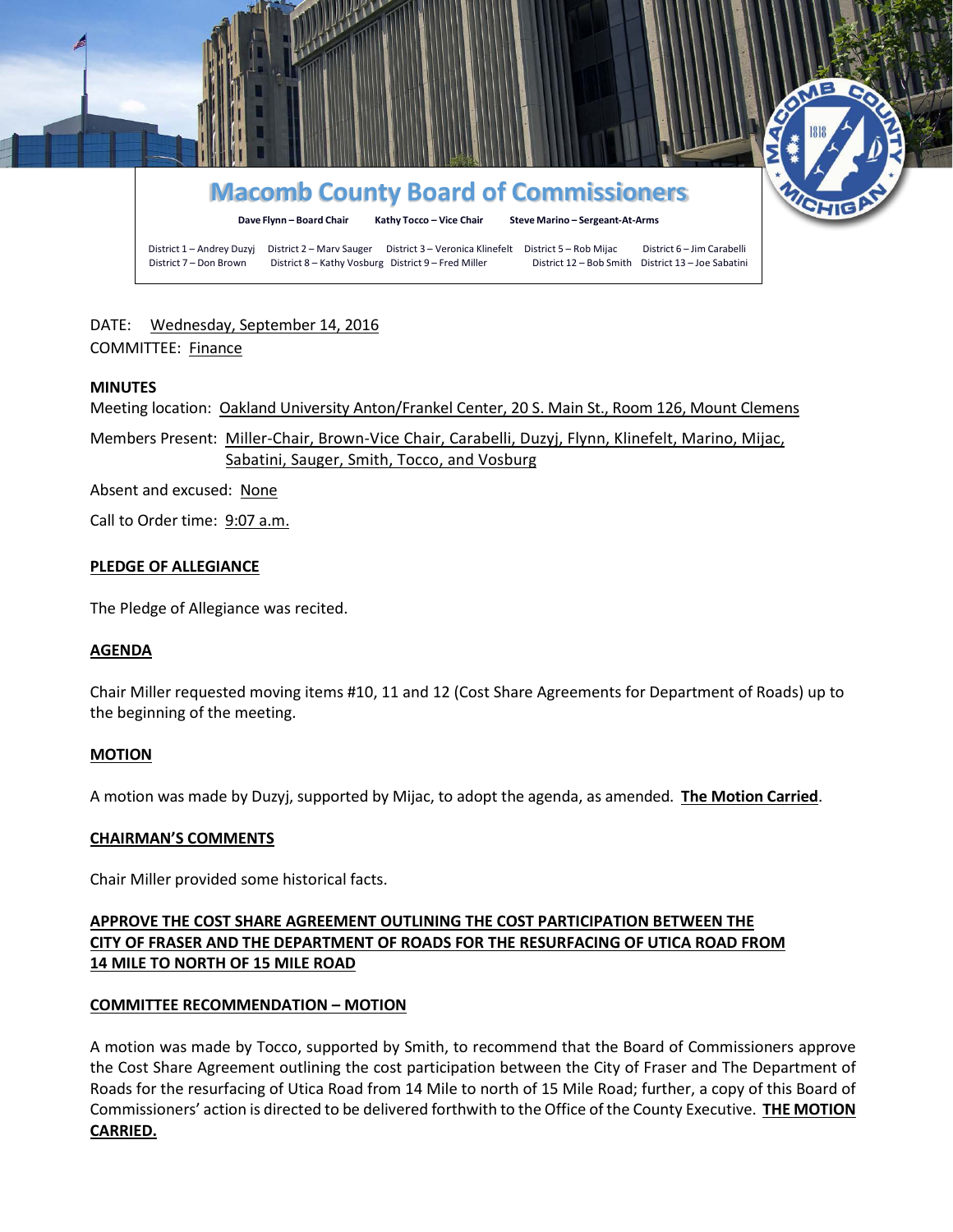## **APPROVE THE COST SHARE AGREEMENT OUTLINING THE COST PARTICIPATION BETWEEN MACOMB TOWNSHIP AND THE DEPARTMENT OF ROADS FOR THE CONSTRUCTION OF A ROUNDABOUT AT 25 MILE AND ROMEO PLANK**

### **COMMITTEE RECOMMENDATION – MOTION**

A motion was made by Sabatini, supported by Duzyj, to recommend that the Board of Commissioners approve the Cost Share Agreement outlining the cost participation between Macomb Township and the Department of Roads for the construction of a roundabout at 25 Mile and Romeo Plank; further, a copy of this Board of Commissioners' action is directed to be delivered forthwith to the Office of the County Executive. **THE MOTION CARRIED.**

## **APPROVE THE COST SHARE AGREEMENT OUTLINING THE COST PARTICIPATION BETWEEN MACOMB TWP., SHELBY TWP., AND THE DEPARTMENT OF ROADS FOR THE HAYES ROAD RESURFACING BETWEEN 25 AND 26 MILE ROADS**

### **COMMITTEE RECOMMENDATION – MOTION**

A motion was made by Carabelli, supported by Sabatini, to recommend that the Board of Commissioners approve the Cost Share Agreement outlining the cost participation between Macomb Twp., Shelby Twp., and the Department of Roads for the Hayes Road resurfacing between 25 and 26 Mile Roads; further, a copy of this Board of Commissioners' action is directed to be delivered forthwith to the Office of the County Executive. **THE MOTION CARRIED.**

## **RESOLUTION AUTHORIZING PUBLICATION OF A NOTICE OF INTENT TO SELL BONDS AND NOTICE OF RIGHT OF REFERENDUM**

Deputy Public Works Commissioner Bill Misterovich gave an overview.

### **COMMITTEE RECOMMENDATION – MOTION**

A motion was made by Smith, supported by Tocco, to recommend that the Board of Commissioners adopt a resolution authorizing publication of a Notice of Intent to Sell Bonds and Notice of Right of Referendum.

The following commissioners spoke: Brown, Vosburg and Carabelli.

Chair Miller called for a vote on the motion and **THE MOTION CARRIED.**

### **DEPARTMENT BUDGET REVIEW – TREASURER'S OFFICE**

Finance Director Steve Smigiel summarized the budget. Also in attendance was Treasurer Derek Miller.

The following commissioners asked questions of Mr. Smigiel and Treasurer Miller: Klinefelt, Duzyj, Sabatini and Brown.

### **MOTION**

A motion was made by Duzyj, supported by Sauger, to receive and file the budget review for the Treasurer's Office. **The Motion Carried.**